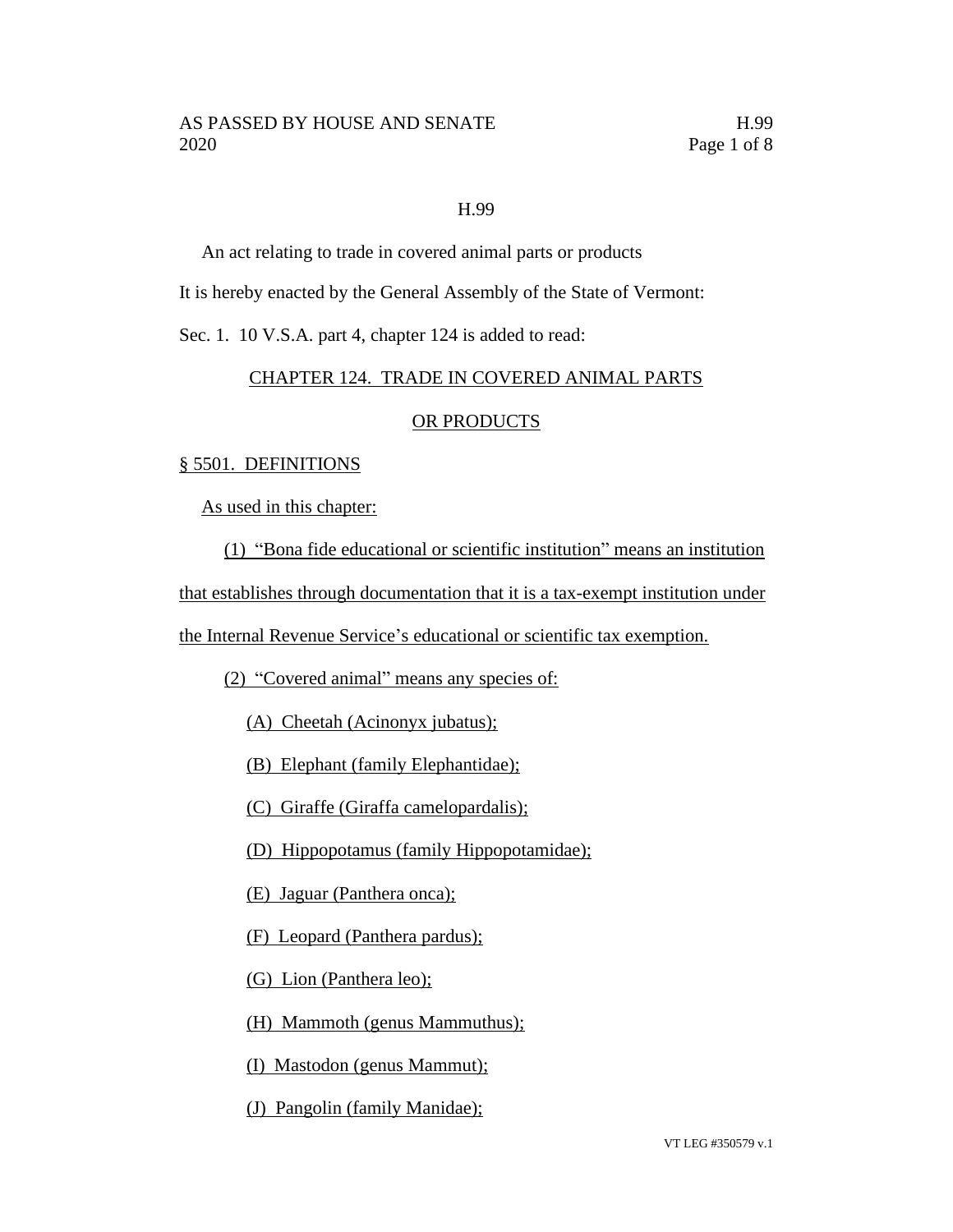(K) Endangered ray, as listed by the Convention on International

Trade in Endangered Species of Wild Fauna and Flora;

(L) Rhinoceros (family Rhinocerotidae);

(M) Sea turtle (family Chelonioidea);

(N) Endangered shark, as listed by the Convention on International

Trade in Endangered Species of Wild Fauna and Flora;

(O) Tiger (Panthera tigris);

(P) Whale (families Balaenidae, Balaenopteridae, Cetotheriidae,

Eschrichtiidae, Monodontidae, Physeteridae, Kogiidae, and Ziphiidae); or

(Q) The following primates: gorillas, bonobos, orangutans, gibbons, or chimpanzees.

(3) "Commissioner" means the Commissioner of Fish and Wildlife.

(4) "Covered animal part or product" means any item that contains, or is wholly or partially made from, a covered animal, including the meat or flesh of a covered animal sold as food.

(5) "Firearm" has the same meaning as in 13 V.S.A.  $\S$  4016(a)(3).

(6) "Sale" or "sell" means any act of selling, trading, or bartering for monetary or nonmonetary consideration, and includes any transfer of ownership that occurs in the course of a commercial transaction. "Sale" or "sell" shall not include a nonmonetary transfer of ownership by way of gift, donation, or bequest.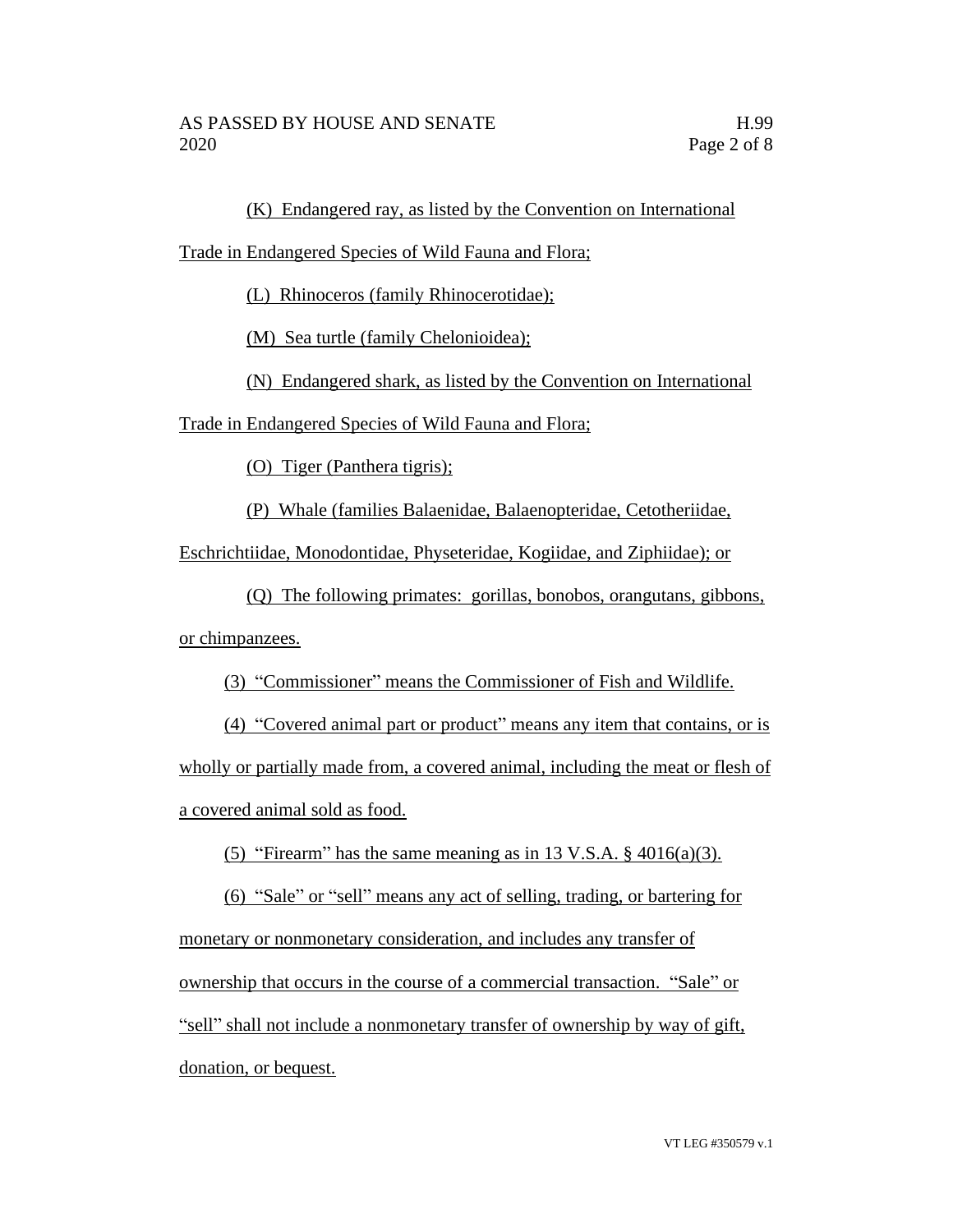(7) "Secretary" means the Secretary of Natural Resources.

(8) "Total value" means either the fair market value or the actual price paid for a covered animal part or product, whichever is greater.

# § 5502. PROHIBITION

Except as provided in this chapter, notwithstanding any other provision of law to the contrary, a person shall not purchase, sell, offer for sale, or possess with intent to sell any item that the person knows or should know is a covered animal part or product.

# § 5503. EXCEPTIONS

(a) The prohibition on the purchase, sale, offer for sale, or possession with intent to sell set forth in section 5502 of this title shall not apply:

(1) to employees or agents of the federal or State government undertaking any law enforcement activities pursuant to federal or State law or any mandatory duties required by federal or State law;

(2) when the activity is expressly authorized by federal law;

(3) when the covered animal part or product is a fixed component of an antique that is not made wholly or partially from the covered animal part or product, provided that:

(A) the antique status is established by the owner or seller of the covered animal part or product with documentation providing evidence of the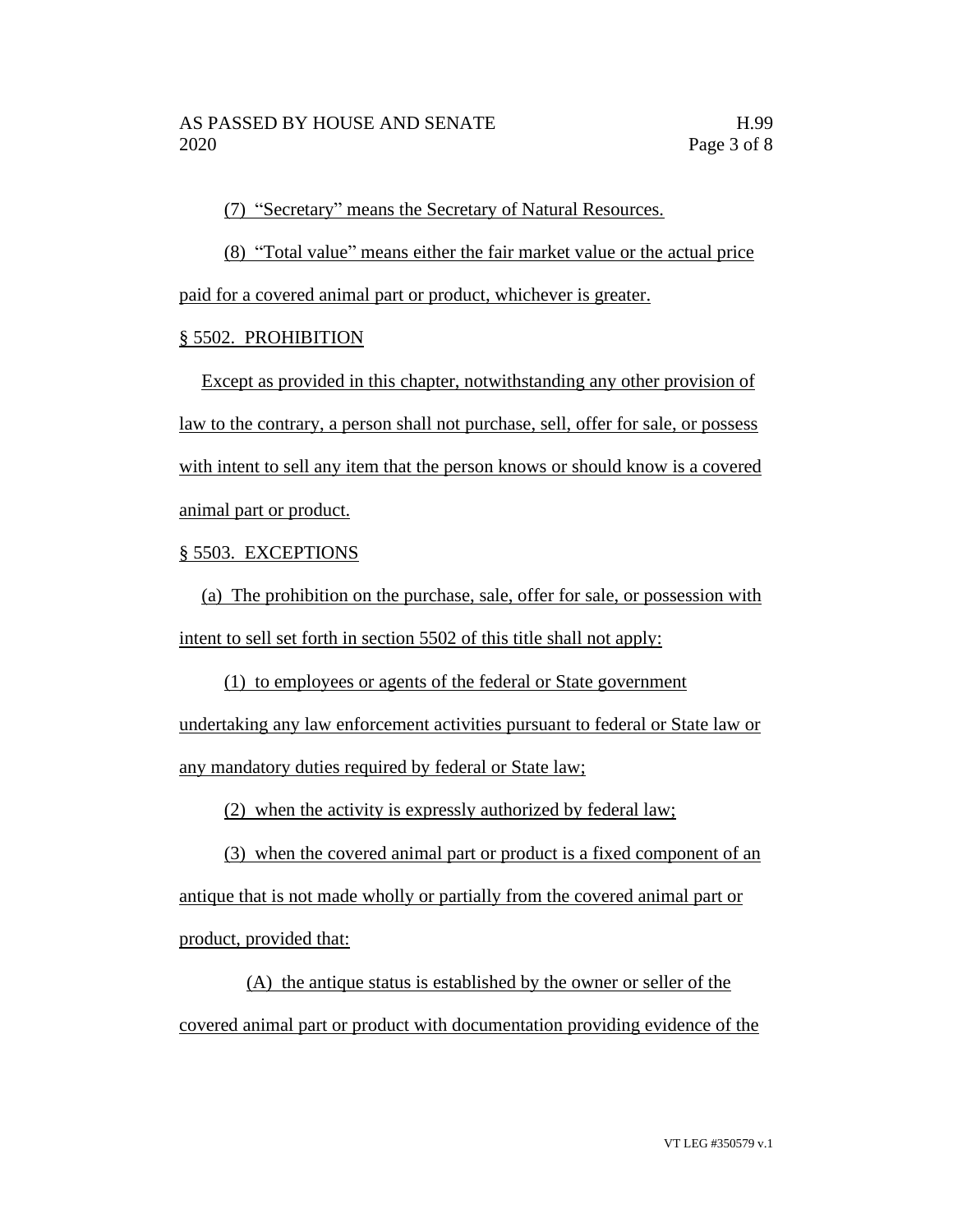provenance of the covered animal part or product and showing the covered animal part or product to be not less than 100 years old; and

(B) the total weight of the covered animal part or product is less than 200 grams;

(4) when the covered animal part or product is a fixed component of a firearm; knife; or musical instrument, including string instruments and bows, wind and percussion instruments, and pianos, provided that the covered animal part or product was legally acquired and provided that the total weight of the covered animal part or product is less than 200 grams; or

(5) the activity is authorized under section 5504 of this title.

(b) Documentation evidencing reasonable provenance or the age of a covered animal part or product that may be purchased, sold, offered for sale, or possessed under subsection (a) of this section may include receipts of purchase, invoices, bills of sale, prior appraisals, auction catalogues, museum or art gallery exhibit catalogues, and the signed certification of an antique appraiser to the age of the covered animal part. The issuance of a false or fraudulent certification of the age of a covered animal part or product shall be subject to penalty under section 5506 of this title.

#### § 5504. EDUCATIONAL OR SCIENTIFIC USE

The Secretary may permit, under terms and conditions as the Secretary may require, the purchase, sale, offer for sale, or possession with intent to sell of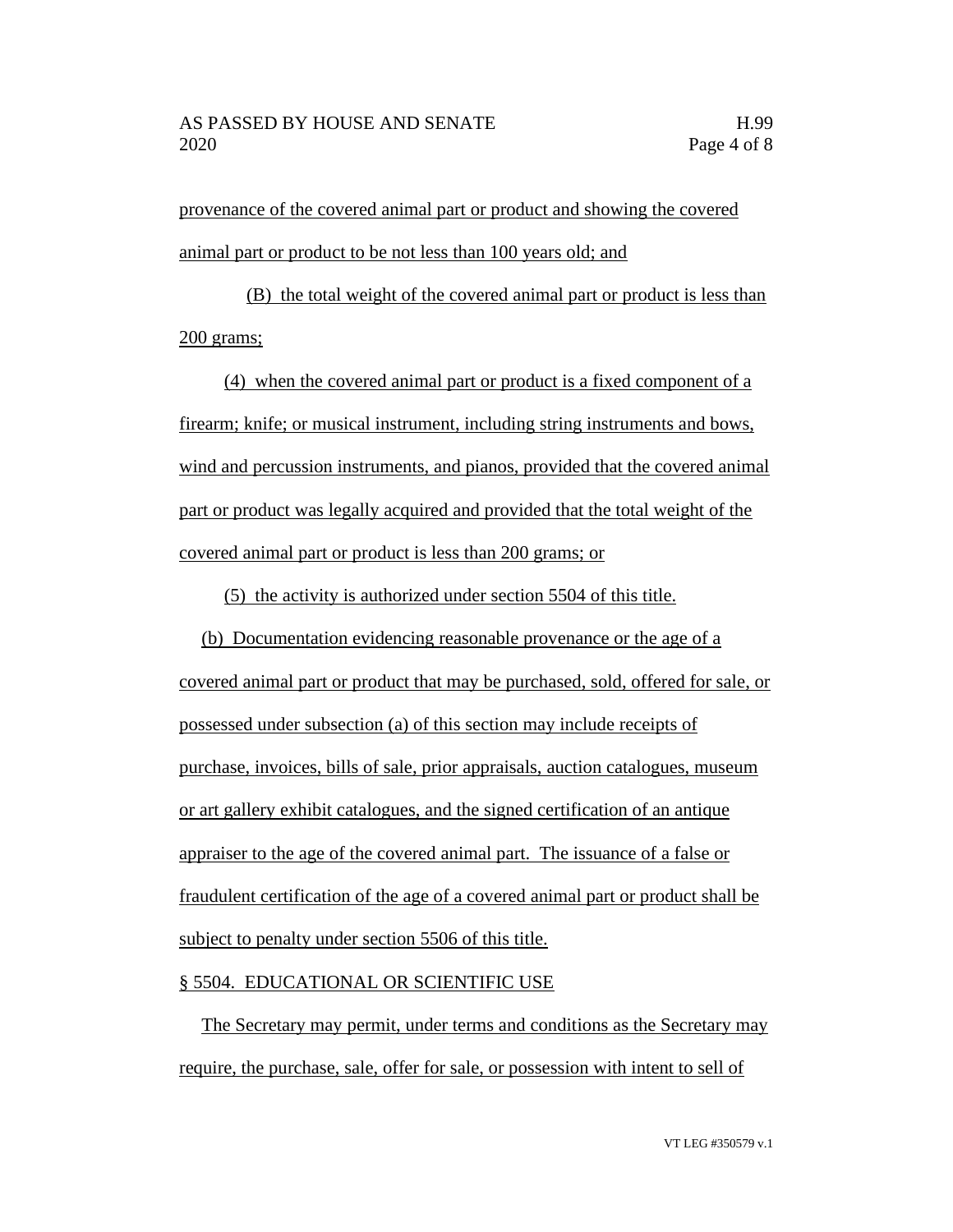any covered animal part or product for educational or scientific purposes by a bona fide educational or scientific institution unless the activity is prohibited by federal law, and provided that the covered animal part or product was legally acquired.

## § 5505. PRESUMPTION OF POSSESSION WITH INTENT TO SELL

There shall be a rebuttable presumption that a person possesses a covered animal part or product with intent to sell when the part or product is possessed by a retail or wholesale establishment or other forum engaged in the business of buying or selling similar items. This rebuttable presumption shall not preclude a court from finding intent to sell a covered animal part or product based on any other evidence that may serve to independently establish intent. § 5506. ADMINISTRATIVE PENALTIES; REFERRAL FOR CRIMINAL

# ENFORCEMENT

(a) The Secretary may assess the following administrative penalties for a violation of a provision of this chapter:

(1) For a first offense, a person shall be assessed an administrative penalty of not more than \$1,000.00 nor less than \$400.00.

(2) For a second offense or subsequent offense, a person shall be assessed an administrative penalty of not more than \$4,000.00 nor less than \$2,000.00.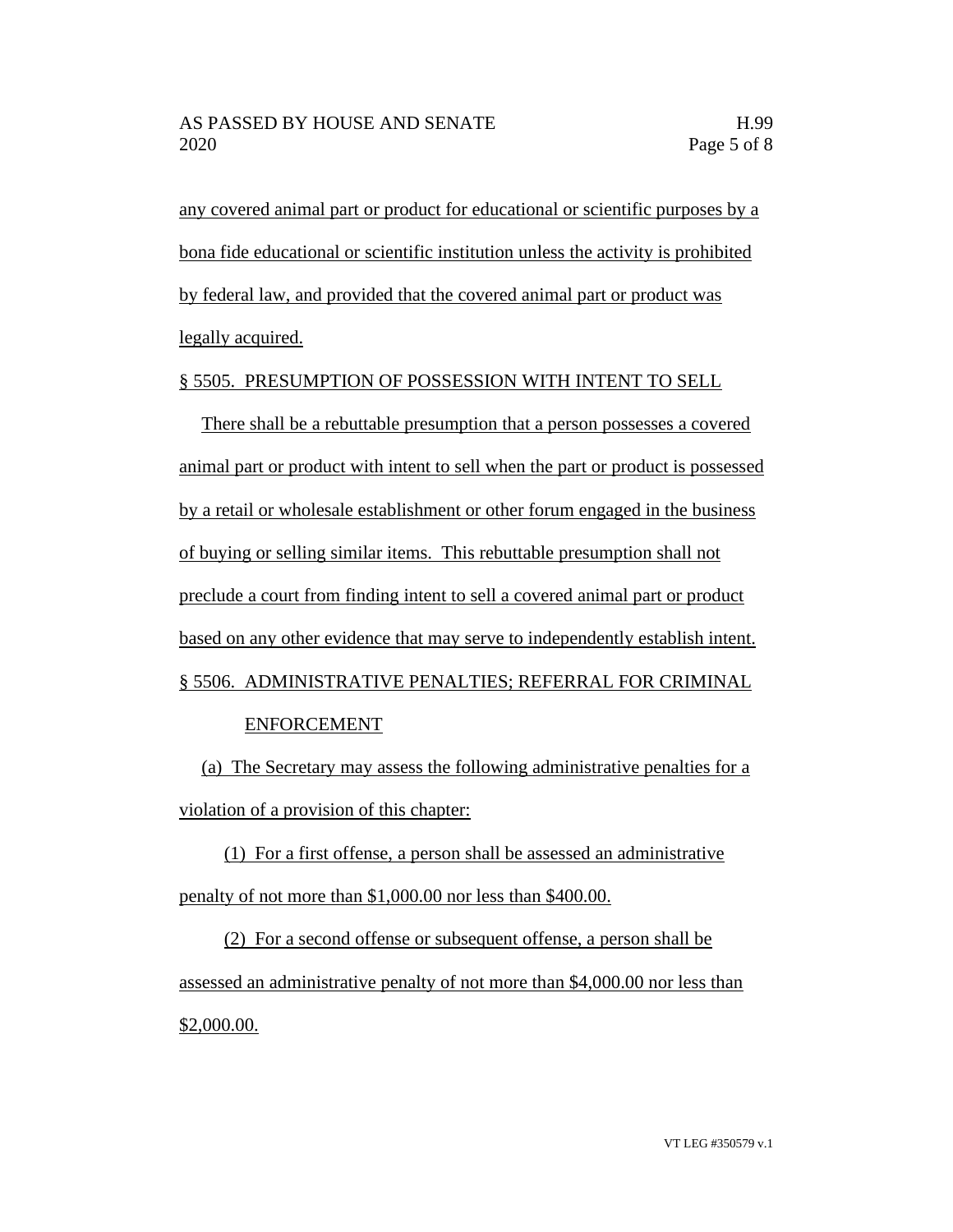(b) Instead of bringing an environmental enforcement action for a violation of this chapter or rules adopted under this chapter, the Secretary may refer a violation of this chapter to the Commissioner of Fish and Wildlife for criminal enforcement under section 4518 of this title.

§ 5507. SEIZURE.

A person convicted of violating a provision of this chapter shall forfeit to the Secretary the covered animal part or product that is the subject of the violation. The Secretary may:

(1) authorize that the covered animal part or product be maintained for educational or training purposes;

(2) authorize that the covered animal part or product be donated to a bona fide educational or scientific institution; or

(3) require that the covered animal part or product be destroyed.

§ 5508. RULES

The Secretary may adopt rules necessary to implement the requirements of

this chapter.

Sec. 2. 10 V.S.A. § 4518 is amended to read:

# § 4518. BIG GAME VIOLATIONS; THREATENED AND ENDANGERED

#### SPECIES; SUSPENSION; VIOLATIONS

Whoever violates a provision of this part or orders or rules of the Board relating to taking, possessing, transporting, buying, or selling of big game  $\sigma_{f}$ ,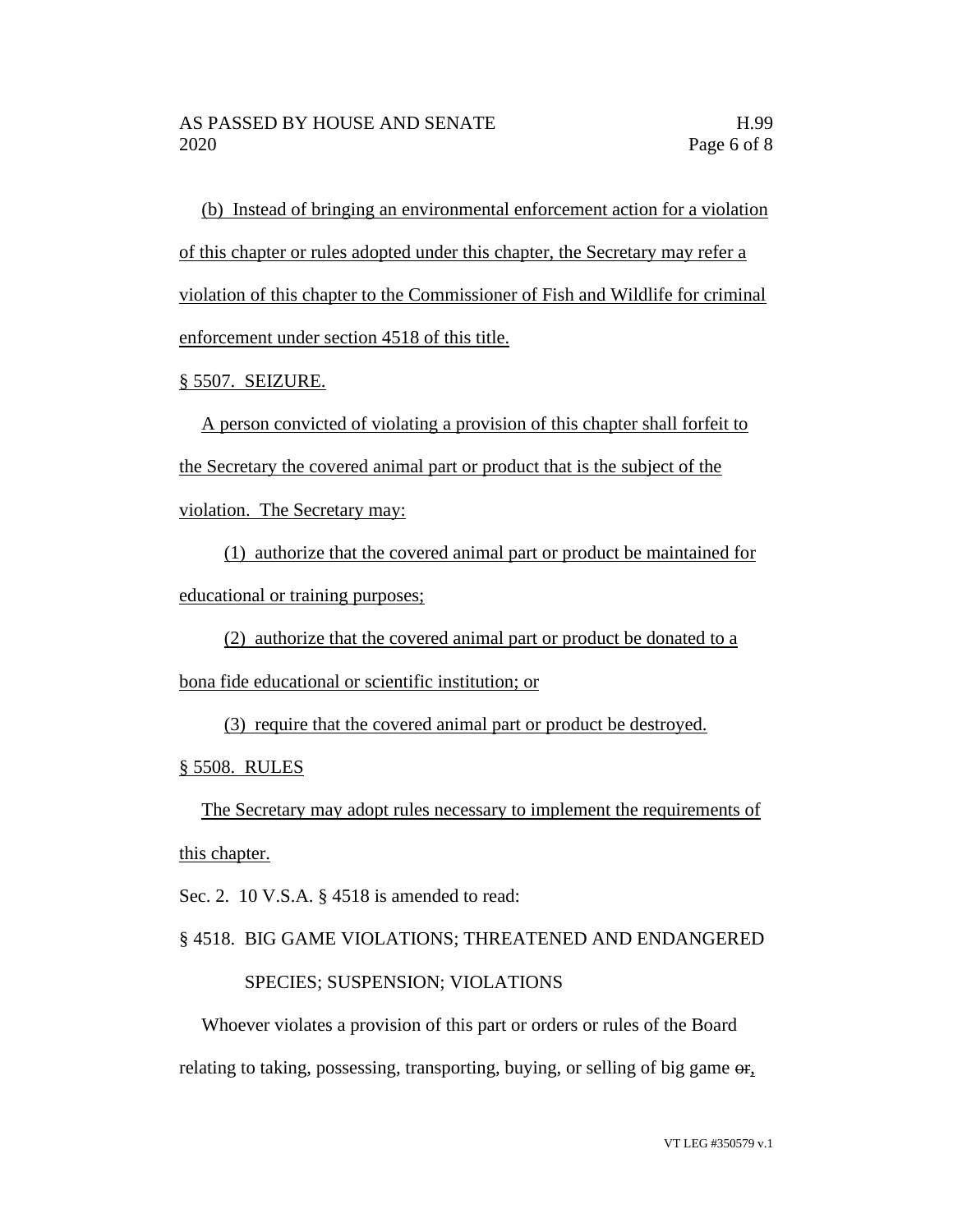relating to threatened or endangered species, or relating to the trade in covered animal parts or products shall be fined not more than \$1,000.00 nor less than \$400.00 or imprisoned for not more than 60 days, or both. Upon a second and all subsequent convictions or any conviction while under license suspension related to the requirements of part 4 of this title, the violator shall be fined not more than \$4,000.00 nor less than \$2,000.00 or imprisoned for not more than 60 days, or both.

Sec. 3. 10 V.S.A. § 8003 is amended to read:

§ 8003. APPLICABILITY

(a) The Secretary may take action under this chapter to enforce the following statutes and rules, permits, assurances, or orders implementing the following statutes, and the Board may take such action with respect to subdivision (10) of this subsection:

\* \* \*

(27) 10 V.S.A. chapter 123, relating to threatened and endangered species;

\* \* \*

(29) 10 V.S.A. § 1420, relating to abandoned vessels; and

(30) 3 V.S.A. § 2810, relating to interim environmental media standards; and